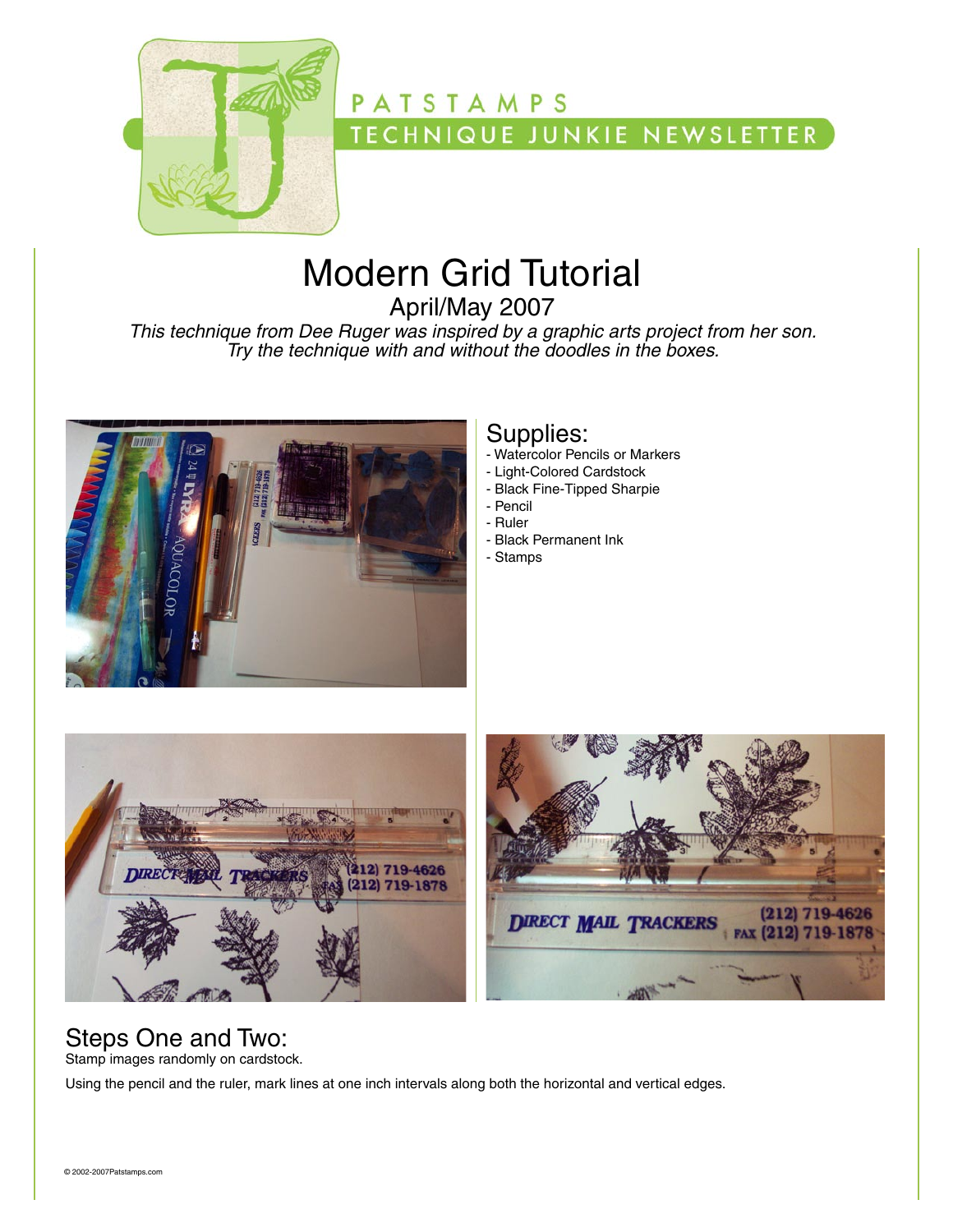

Step Three:

Draw lines from one side of the cardstock to the other side, up to the edges of the images, but not through the images themselves.



Step Four: Complete all the lines on the cardstock until grid is complete.



Step Five: Using markers or watercolor crayons, color the images as desired.



Step Six: Use the coloring media to color approximately one-quarter of the squares in a random pattern.

*NOTE: The piece may be finished at this point, or you may continue on to the next step.*



Step Seven (optional): Use the sharpie to add doodles randomly to highlight the images and the squares as desired.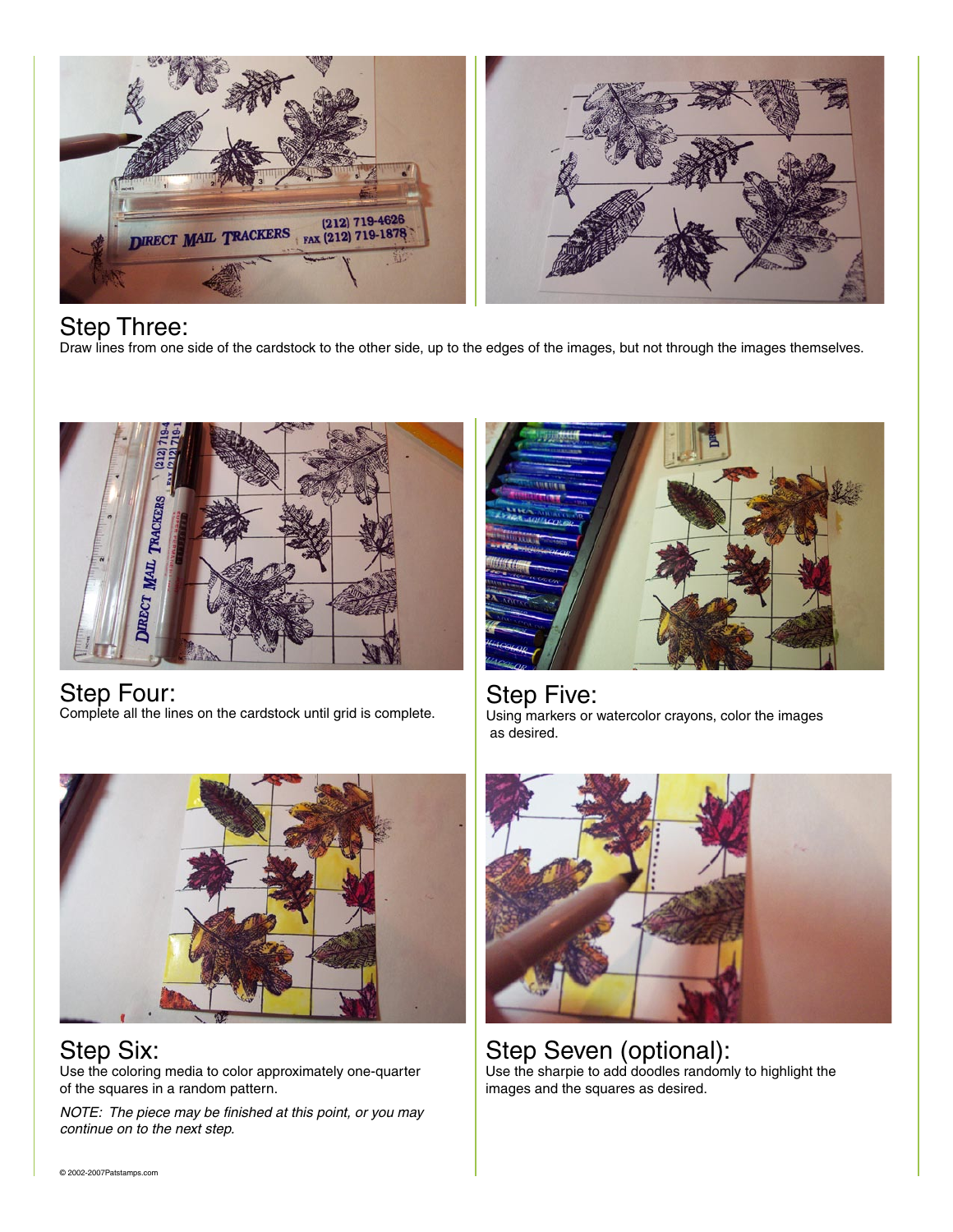

#### Step Eight: Finish card as desired.

### Finished Card

Artwork: Pat Huntoon Stamps: Club Scrap, The Angel Company



#### Finished Card

Artwork: Lisa Somerville Stamps: Stampin' Up! © 1990-2007 Stampin' Up! ®



#### Finished Card

Artwork: Pat Huntoon Stamps: Rubber Stamp Plantation